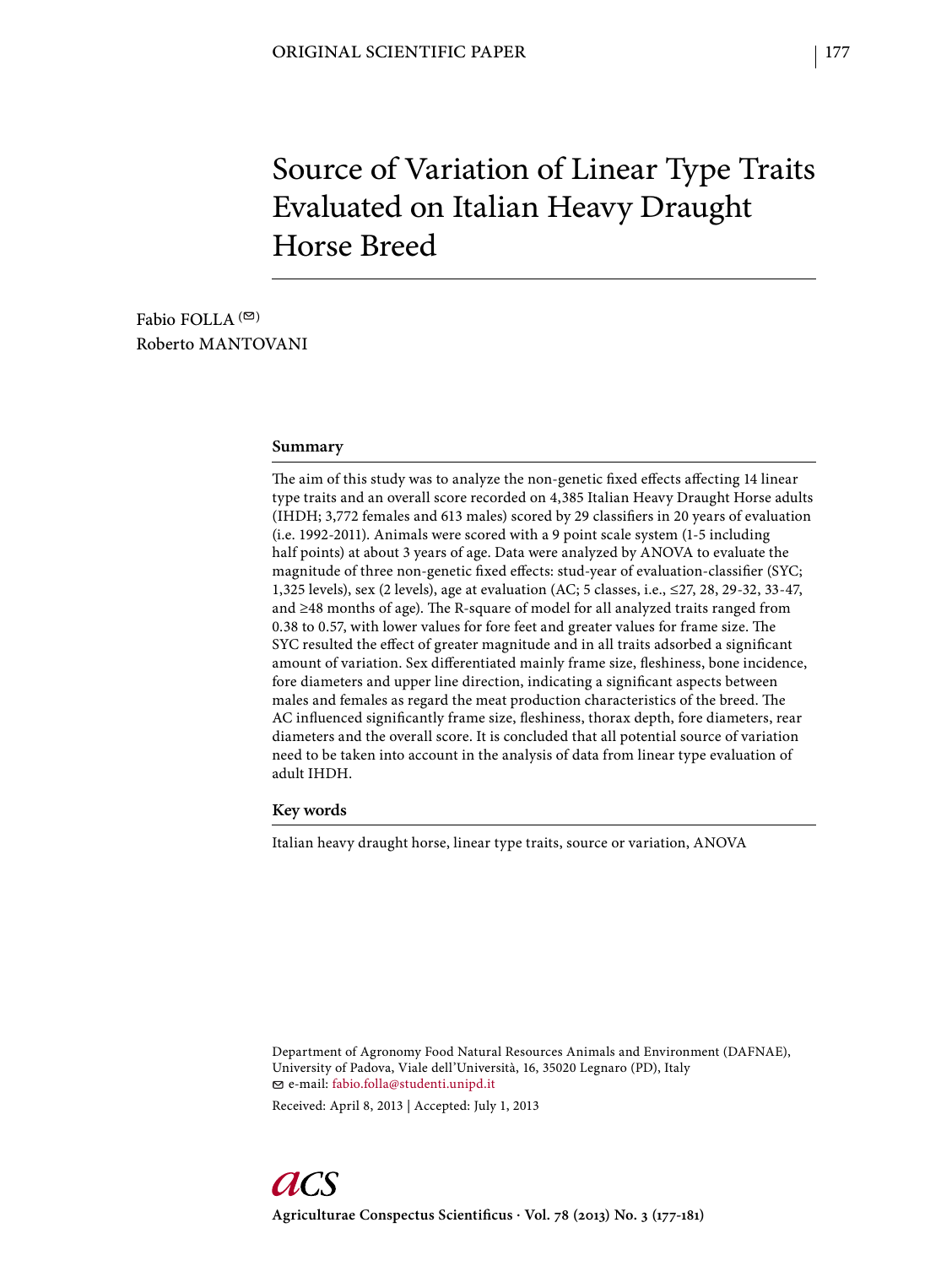### **Aim**

The Italian Heavy Drought Horse (IHDH) represents today the only autochthonous Italian coldblood breed in the large group of coldblood horses widespread in Europe (Mantovani et al., 2005). This breed, initially developed for agricultural and draught uses, as well for artillery transport by the Italian army, is nowadays selected for meat production and heavy draught for works and leisure. Selection has been carried out for this breed accounting on linear type evaluation of young foals aged about six months. In such system, almost all newborn young foals are scored linearly every year and field data are used to estimate breeding values (EBV) via animal model. EVBs obtained are used for mares and stallions selection on the basis of a total merit index obtained from the EBVs of 5 linear traits, i.e., head size, temperament, fleshiness, fore and rear diameters (Mantovani et al., 2010). At present, the actual number of registered animals in the IHDH population is about 6,300 (3,300 of which are mares and 500 are stallions) in 1,000 registered studfarms (Mantovani et al., 2013). Registered stud farms are distributed in almost all the country territory, although the most important diffusion areas are the north-east (Veneto and Emilia-Romagna regions), and the central regions of Lazio, Umbria and Abruzzo (ANACAITPR, 2013). Studbook data indicate that the mean stud size is about 3 mares, although in the north part of the country the number can be always lower, and in the centre and south of Italy much greater than the mean size (Mantovani et al., 2013). In this situation the within stud-farms contemporary comparison, i.e., the basis of animals' genetic evaluation, is difficult because of the small stud size and the large use of natural mating, that reduce data connection. Indeed, the main environmental effect in foals' dataset is characterized by only 25% of observations that belongs to at least 2 foals sons of different stallions scored by the same classifier in a given stud-farm and year of evaluation. Therefore, most of data could be lost following the principle of a good contemporary comparison and data connection in order to get reliable EBVs. However, as already done for the Italian Haflinger population (Samoré et al., 1997), some criteria have been adopted over years in order to increase the number of animals to be taken into account by the genetic evaluation. Particularly, stud farms are grouped on the basis of geographical areas (3 regions, north, center and south) and breeding management (stable, semi-feral, and feral conditions). The 7 combinations (i.e., north-stable, north-semi-feral, centre-stable, centre-semi-feral, centre-feral, south-semi-feral, and south-feral) are further grouped considering also the selection goal of the stud-farm (i.e., breeding, meat production or heavy draught), the prophylactic vaccination on foals (i.e., adopted or not), and the class (on a scale of 1 to 5) of the mean body condition of mares belonging to the same stud-farm over years and scored at the time of foals evaluation. In this way, 210 groups involving all stud-farms officially registered at the studbook could be potentially considered for grouping, although the mean number of have been about 120 during last decade, involving about 75% of type scores obtained on foals. This approach to data analysis has never been taken into account considering animal evaluation at about 3 years of age, i.e., the second time in which animals belonging to the IHDH breed are scored. Indeed, at about 3 years of age, males and females of the IHDH breed are officially registered to the studbook if they have a positive total merit index obtained from foals evaluation and a minimum overall morphological score obtained from scoring 14 linear type traits. In spite of reduced number of animals evaluated at about 3 years as compared to foal's evaluation, due to the fact that a large number of subjects are sent to slaughter between 12 and 18 months of age, it has become attractive in recent year the use of morphological evaluation at 3 years of age. This in order to reduce the selections' costs due to the evaluation of both foals and adults. Therefore, the aim of this study was the analysis of non-genetic factors affecting the type trait evaluation obtained at about 3 years of age in the IHDH breed.

#### **Material and methods**

An amount of 7,133 records were obtained from the studbook database of IHDH breed and concerned the linear type scores routinely recorded up to 2011 by the National breeder association on animals aged about 3 years. The records of animals evaluated prior to 1992, as well as those with missing stud-farm or sire were previously discarded. Records that did not belong to a stud-farm or to a group of stud-farms with less than 2 observations in a given year of evaluation were also discarded. Within each year of evaluation, stud-farm\*year or group\*year were imposed to belong to the same classifier and to different stallions in order to get genetic connection. The edited dataset suitable for final analysis included single records of 4,385 subjects (3,772 females, and 613 males) scored for 14 linear traits using a 9 point scale system (from 1 to 5 including half points, Table 1) and carried out by 29 classifiers in 20 years of evaluation (i.e. from 1992 to 2011). An overall score (OS) reflecting the final judgement for each animal was also taken into account together with the 14 type traits. The linear traits were attributable to three main groups, i.e., general traits (head size/expression, HS; temperament/blood, Te; frame size, FS; fleshiness, Fl; and bone incidence, BI), traits of the trunk (thorax depth, TD; fore diameters, FD; rear diameters, RD; upper line length, UL; and upper line direction, UD), and traits of the limbs (rear legs side view, LS; fore feet, FF; rear feet, RF; and rear legs back view, LB). ANOVA (GLM procedure; SAS, 2009) was carried out to evaluate the magnitude of three non-genetic fixed factors as in the following linear model:

 $Y_{ijkl} = \mu + SYC_i + SEX_j + AC_k + e_{ijkl}$ 

where  $y_{ijkl}$  is one of the 14 traits or the OS recorded on a single animal,  $\mu$  is the overall mean, SYC<sub>i</sub> is the fixed effect of i-th combination of stud-farm or stud-farm group by year of evaluation and classifier (1,325 levels),  $SEX_j$  is the effect of sex (2 levels),  $AC_k$  is the age class of animals at scoring (5 classes, i.e., ≤27, 28, 29-32, 33-47, and ≥48 months of age), and  $e_{iik}$  is the random residual term  $\sim N(0, I\sigma^2_e)$ . A preliminary analysis fitting SYC as random effect was also carried out (MIXED Procedure, SAS Institute 2009). The difference between residual variance estimates from the two models was 0.6%. Therefore, due to the slight difference in means and to the practice of considering the effect as fixed in IHDH genetic improvement (e.g., Mantovani et al., 2010), SYC was included in the model as fixed.

## **Results and discussion**

Means and standard deviations, as well as minimum and maximum values for each trait are reported in Table 1. The means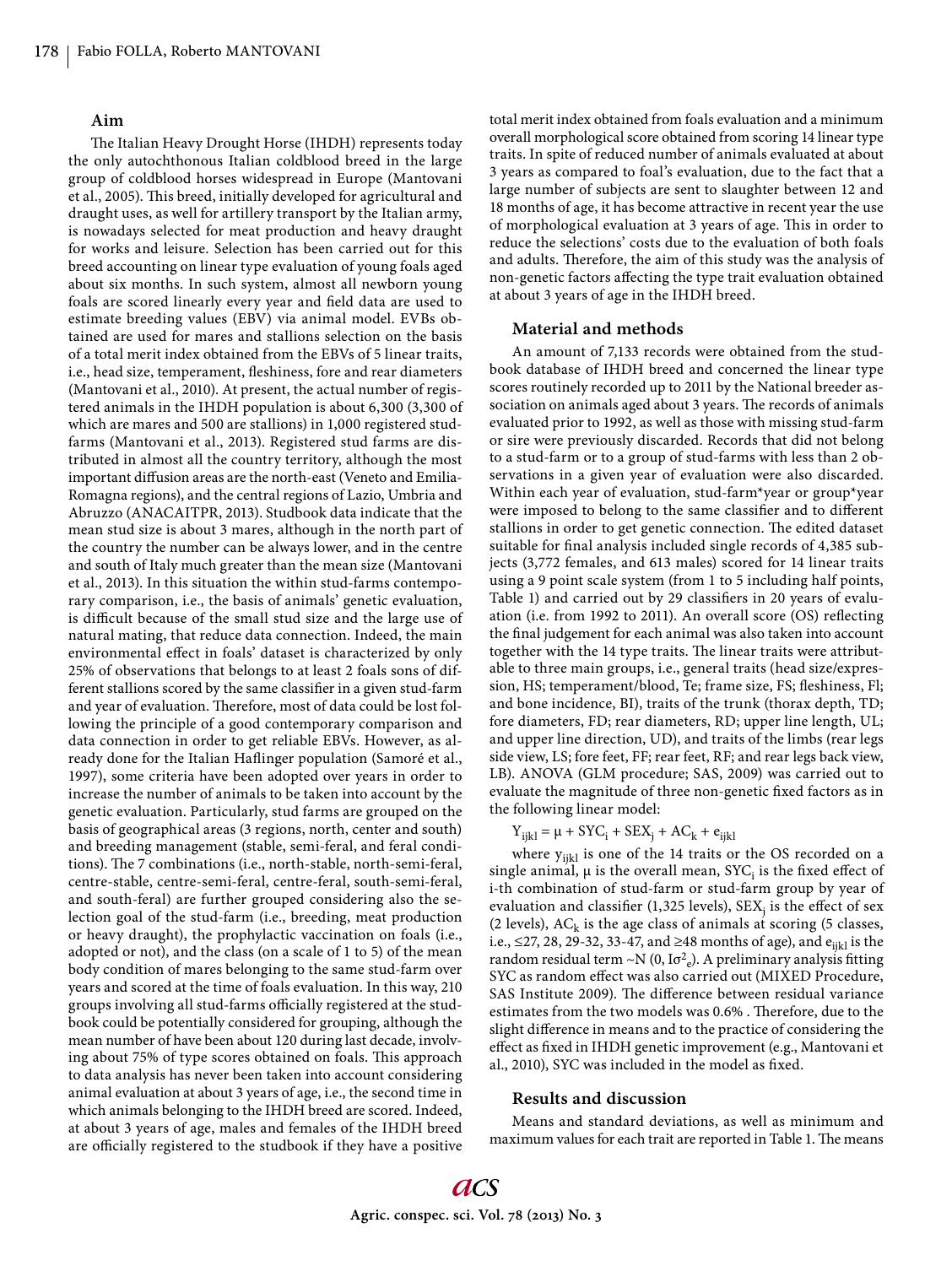| Trait                     | Value |           |           |     |     | Descriptor |             |
|---------------------------|-------|-----------|-----------|-----|-----|------------|-------------|
|                           | Mean  | <b>SD</b> | <b>CV</b> | Min | Max | Minimun    | Maximum     |
| Head size/Expression (HS) | 3.03  | 0.64      | 0.21      | 1.0 | 5.0 | Heavy      | Light       |
| Temperament/Blood (Te)    | 3.28  | 0.55      | 0.17      | 1.0 | 5.0 | Lymphatic  | Nevrile     |
| Frame size (FS)           | 3.20  | 0.72      | 0.23      | 1.0 | 5.0 | Little     | Large       |
| Fleshiness (Fl)           | 3.28  | 0.55      | 0.17      | 1.5 | 5.0 | Poor       | Excellent   |
| Bone incidence (BI)       | 2.87  | 0.41      | 0.14      | 1.0 | 5.0 | Fine boned | Heavy boned |
| Thorax depth (TD)         | 3.56  | 0.53      | 0.15      | 2.0 | 5.0 | Little     | Large       |
| Fore diameters (FD)       | 2.92  | 0.65      | 0.22      | 1.0 | 5.0 | Narrow     | Broad       |
| Rear diameters (RD)       | 3.38  | 0.55      | 0.16      | 2.0 | 5.0 | Narrow     | Broad       |
| Upper line length (UL)    | 3.30  | 0.46      | 0.14      | 2.0 | 5.0 | Short      | Long        |
| Upper line direction (UD) | 2.83  | 0.38      | 0.13      | 1.0 | 4.0 | Dipped     | Arched      |
| Rear legs side view (LS)  | 2.56  | 0.48      | 0.19      | 1.0 | 5.0 | Sickle     | Straight    |
| Fore feet (FF)            | 3.22  | 0.52      | 0.16      | 1.0 | 5.0 | Toed out   | Toed in     |
| Rear feet (RF)            | 3.01  | 0.42      | 0.14      | 1.0 | 5.0 | Toed out   | Toed in     |
| Rear legs back view (LB)  | 2.90  | 0.33      | 0.11      | 2.0 | 4.0 | Close      | Wide        |
| Overall score (OS)        | 2.04  | 0.80      | 0.39      | 1.0 | 5.0 | Poor       | Excellent   |

**Table 1.** Descriptive statistics of 14 linear type traits and overall score in 4,385 IHDH horses scored at about 3 years of age using a 9 point scale (i.e., 1 to 5 with half points)

**Table 2.** Results of ANOVA carried out on 14 linear traits and overall score of 4,385 IHDH horses scored at about 3 years of age  $({*P} < 0.05; **P < 0.01; **P < 0.001;$  when absent not significant)

| Trait                  | Factor Variance and significance <sup>(1)</sup> | <b>Error Variance</b> | R-square |      |
|------------------------|-------------------------------------------------|-----------------------|----------|------|
| <b>SYC</b>             | <b>SEX</b>                                      | AC                    |          |      |
| $0.59***$<br>HS        | 0.46                                            | 0.44                  | 0.32     | 0.46 |
| Te<br>$0.48***$        | 0.33                                            | 0.47                  | 0.22     | 0.49 |
| FS<br>$0.85***$        | $11.68***$                                      | $1.24**$              | 0.32     | 0.57 |
| F1<br>$0.47***$        | $2.51***$                                       | $1.42***$             | 0.21     | 0.51 |
| BI<br>$0.22***$        | $1.99***$                                       | 0.14                  | 0.14     | 0.40 |
| TD<br>$0.48***$        | 0.15                                            | $0.59*$               | 0.19     | 0.52 |
| FD<br>$0.69***$        | $11.43***$                                      | $1.53***$             | 0.27     | 0.56 |
| $0.49***$<br>RD        | 0.75                                            | $2.34***$             | 0.22     | 0.50 |
| UL<br>$0.31***$        | 0.19                                            | 0.18                  | 0.17     | 0.44 |
| UD<br>$0.24***$        | $2.34***$                                       | 0.05                  | 0.10     | 0.53 |
| $0.38***$<br>LS        | 0.33                                            | 0.16                  | 0.16     | 0.52 |
| FF<br>$0.34***$        | 0.21                                            | 0.35                  | 0.24     | 0.38 |
| RF<br>$0.24***$        | 0.38                                            | 0.12                  | 0.15     | 0.42 |
| $0.16***$<br>LB        | 0.01                                            | 0.07                  | 0.09     | 0.44 |
| <b>OS</b><br>$1.08***$ | $1.73*$                                         | $3.34***$             | 0.41     | 0.55 |

(1) SYC is the herd-year-classifier effect (1,325 levels); SEX is the sex effect (male or female), AC is the class of animals at scoring (5 classes, i.e., ≤27, 28, 29- 32, 33-47, and ≥48 months of age).

ranged from 2.04 to 3.56, although most traits had a mean close to 3 (i.e., the mean point of the linear scale). Traits with greater mean score were thorax depth (3.56), rear diameters (3.38), upper line direction  $(3.30)$ , temperament  $(3.28)$  and fleshiness  $(3.28)$ . On the other hand, the traits with the lower mean score were legs side view (2.56), upper line direction (2.83), bone incidence (2.87), and the overall score (2.04), that showed the lowest value. The standard deviation (SD) on raw data ranged from 0.33 to 0.80, with a mean of 0.53 SD. The higher SD were observed for OS (0.80), HS (0.64), FS (0.72), and FD (0.65), while the lower values of SD were obtained for LB (0.33), UD (0.38), BI (0.41), RF (0.42), LS (0.48) and RF (0.42). In comparison, Samorè et al. (1997) have reported greater standard deviation for all type traits evaluated on the Italian Haflinger. However, these authors have dealt with a system of scoring based on a different scale, i.e., 0-10 points for all type traits. Indeed, for many trait in common in the evaluation form of the two breeds, the coefficient of variability resulted lower in the IHDH (from 0.11 to 0.21) than in the Italian Haflinger (from 0.21 to 0.37). On the other hand, Vostrý et al. (2009) reported similar coefficient of variation for traits related to upper line length and direction or for rear legs scored in the Czech-Moravian Belgian horse. Gómez et al.(2009) reported a lower CV for traits related to upper line length, fore diameters and bone incidence obtained in Andalusian horses. Jakubec et al. (2007), reported a greater standard deviation for almost type traits evaluated on the Old Kladrub horse, although they used a wider scoring system (scale from 1 to 9), resulting in a greater CV for traits related to head size, upper line length, fore diameters, rear diameters, rear legs side view and rear legs back view than in the present study. The stud-classifier-year effect (Table 2) was the most important effect among those tested and resulted highly significant for all the traits analysed ( $P < 0.001$ ). On the contrary, the age at scoring was significant ( $P < 0.001$ ) only for 4 on 15 traits analysed, i.e., Fl, FD, RD, and OS. Other traits af-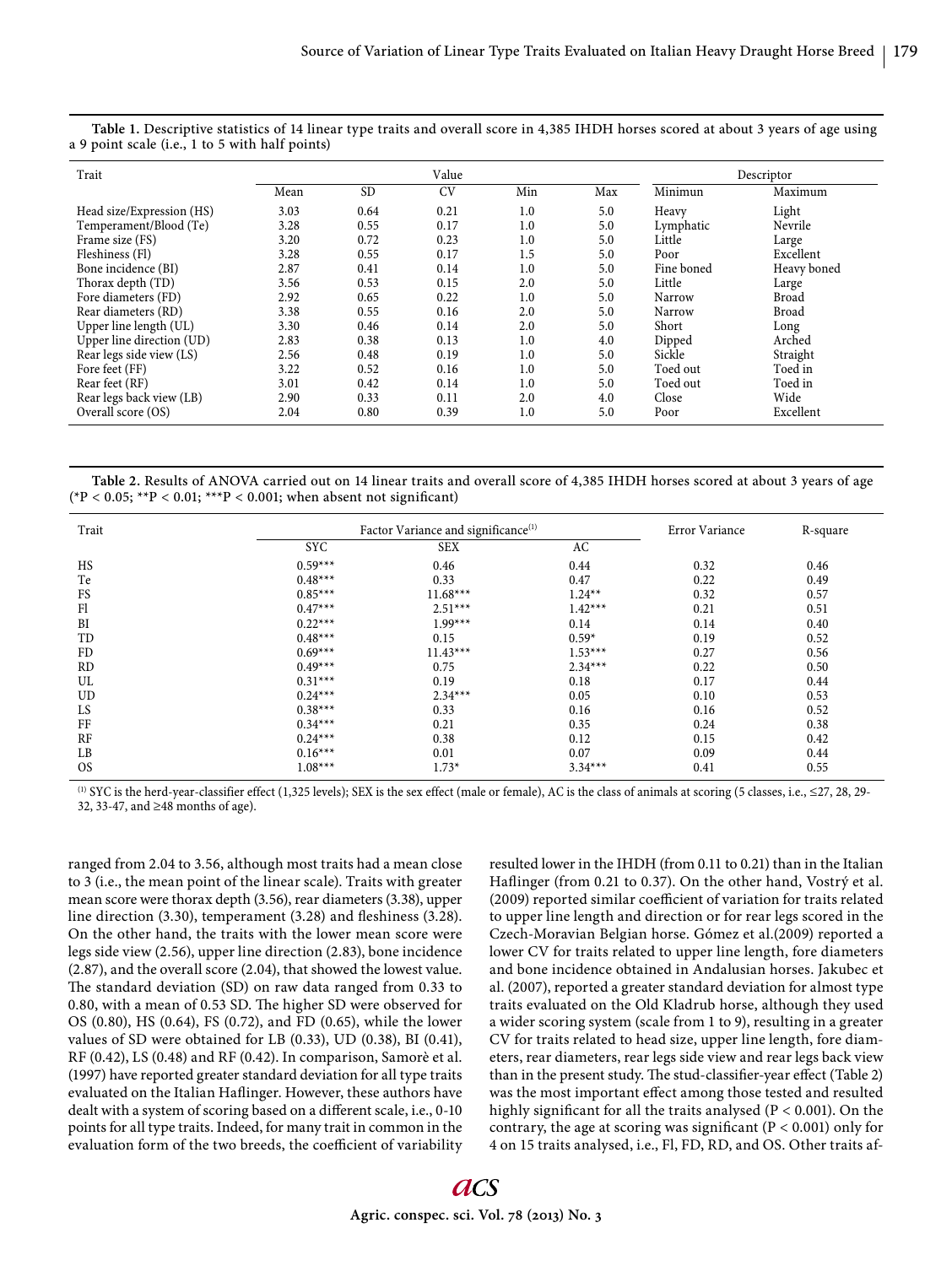

Figure 1. Least square means for sex effect (males; grey dotted line with circle; and females; black continuous line with squares) evaluated on 14 linear type traits and the overall score measured on 4,385 IHDH horses scored at the age of about 3 years using a 9 point scale (1 to 5 with half points)

fected significantly by the age at score were the for FS ( $P < 0.01$ ) and TD ( $P < 0.05$ ). The sex affected significantly FS, Fl, BI, FD and UD ( $P < 0.001$ ), but also for FF and FS ( $P < 0.05$ ). The coefficient of determination ranged between 0.38 and 0.57, and was under 0.40 only one trait FF (0.38). The greatest values were found for frame size (0.57), fore diameters (0.56), overall score (0.55) and upper line direction (0.53). In Figure 1 are reported the least means square means for the sex effect. The main noticeable variations between sexes were for FS and FD traits, that differed of almost 0.3 point. Less marked, although significant variations between sexes were detected also for Fl, BI, UD, and OS. The mean superiority of males in such cases were of about 0.13 point for Fl and Bl, while females had greater score than males of about 0.13 points for UD and, particularly, for the overall score. Difference between males and females using body measurements was also found by Kashiwamura et al. (2001), for traits related to upper line length, fore diameters, and rear diameters. Also Kaproń et al. (2013) reported a different value between males and females

for a trait related to bone incidence. Simčič et al. (2012), using body measurements, reported significance between males and females for traits related to bone incidence, fore diameters, and rear diameters, and for head size and rear limbs, considering type scores. Kashiwamura et al. (2001) reported that hip width, croup width and rump length of females were greater than those of males. It should be taken into consideration that the greater hind quarters on females could be related to reproduction aspects. Difference between sexes was also found by Jakubec et al. (2007), for traits related to head size, upper line direction, fore diameters, and rear diameters. Table 3 reports the least square means obtained for the different age classes considered in the model of analysis. Only some traits were affected by the class of ages of the IHDH subjects. For example, HS, Te, and RD were not affected by the age class, while among the traits included in the total merit index, only Fl and FD were affected by the age class of the animal. Particularly, both these scores increased with the age of the animal (i.e., from 3.2 at  $\leq$ 27 months of age

| Traits    | Age class at evaluation |                   |                   |                    |                     |  |  |  |  |
|-----------|-------------------------|-------------------|-------------------|--------------------|---------------------|--|--|--|--|
|           | $\leq$ 27 Months        | 28 Months         | 29-32 Months      | 33-47 Months       | $\geq$ 48 Months    |  |  |  |  |
| <b>HS</b> | 3.00                    | 3.05              | 3.10              | 3.10               | 3.03                |  |  |  |  |
| Te        | 3.24                    | 3.24              | 3.28              | 3.23               | 3.17                |  |  |  |  |
| FS        | 3.22 <sup>b</sup>       | $3.25^{\rm b}$    | $3.34^{ab}$       | 3.36 <sup>ab</sup> | $3.43^a$            |  |  |  |  |
| Fl        | 3.21 <sup>b</sup>       | $3.27^{ab}$       | $3.38^{a}$        | $3.35^{a}$         | $3.39^{a}$          |  |  |  |  |
| BI        | 2.89                    | 2.95              | 2.91              | 2.91               | 2.95                |  |  |  |  |
| TD        | 3.48                    | 3.49              | 3.56              | 3.57               | 3.61                |  |  |  |  |
| <b>FD</b> | 2.89 <sup>b</sup>       | 2.98 <sup>b</sup> | 3.08 <sup>a</sup> | 3.05 <sup>ab</sup> | 3.05 <sup>ab</sup>  |  |  |  |  |
| <b>RD</b> | 3.18 <sup>c</sup>       | 3.27 <sup>c</sup> | $3.36^{b}$        | 3.41 <sup>ab</sup> | $3.49^{\circ}$      |  |  |  |  |
| UL        | 3.26                    | 3.31              | 3.31              | 3.32               | 3.36                |  |  |  |  |
| UD        | 2.82                    | 2.79              | 2.78              | 2.78               | 2.77                |  |  |  |  |
| LS        | 2.55                    | 2.50              | 2.53              | 2.49               | 2.50                |  |  |  |  |
| FF        | 3.16                    | 3.22              | 3.24              | 3.27               | 3.28                |  |  |  |  |
| RF        | 3.04                    | 3.05              | 3.03              | 3.01               | 3.07                |  |  |  |  |
| LB        | 2.91                    | 2.91              | 2.89              | 2.89               | 2.93                |  |  |  |  |
| <b>OS</b> | 1.82 <sup>c</sup>       | $1.91^{bc}$       | 2.08 <sup>a</sup> | $2.03^{ab}$        | 1.97 <sub>abc</sub> |  |  |  |  |

Table 3. Least square means for age effect on 14 linear type traits and the overall score according to the 5 class of evaluation used (i.e., ≤27, 28, 29-32, 33-47, and ≥48 months of age)